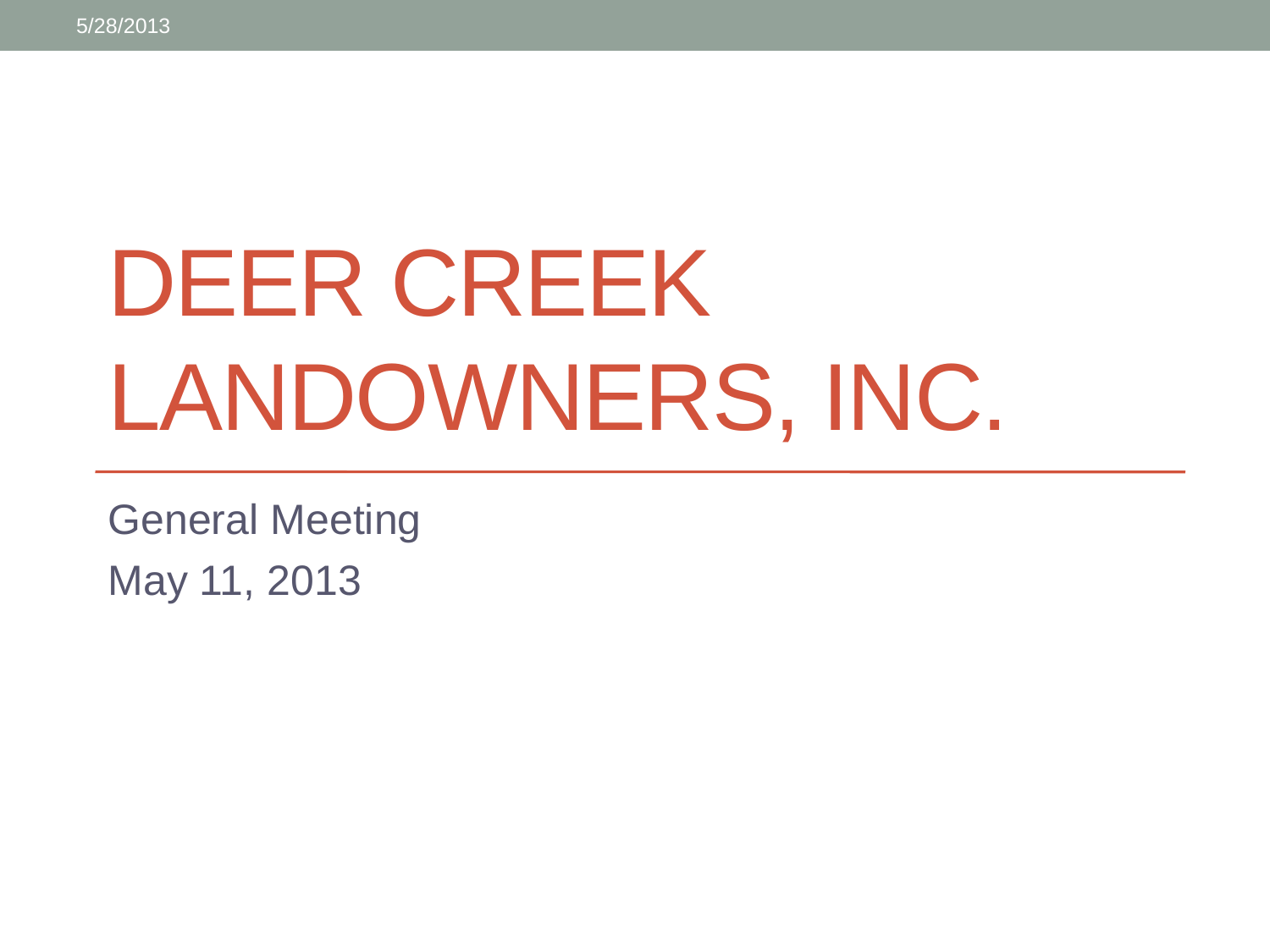#### Treasurer's Report: Overview

- Current account balance: \$254.21
	- Winter reserve is empty
	- Owe \$4,742.45 to Walters
	- 51of 94 landowners have fully paid (54%)
	- \$16,307 of \$32,747 has been paid (50%)
	- PLUS an additional \$3,418 in lien payoffs + interest
	- PLUS \$850 in heavy vehicle policy
	- PLUS \$114 in donations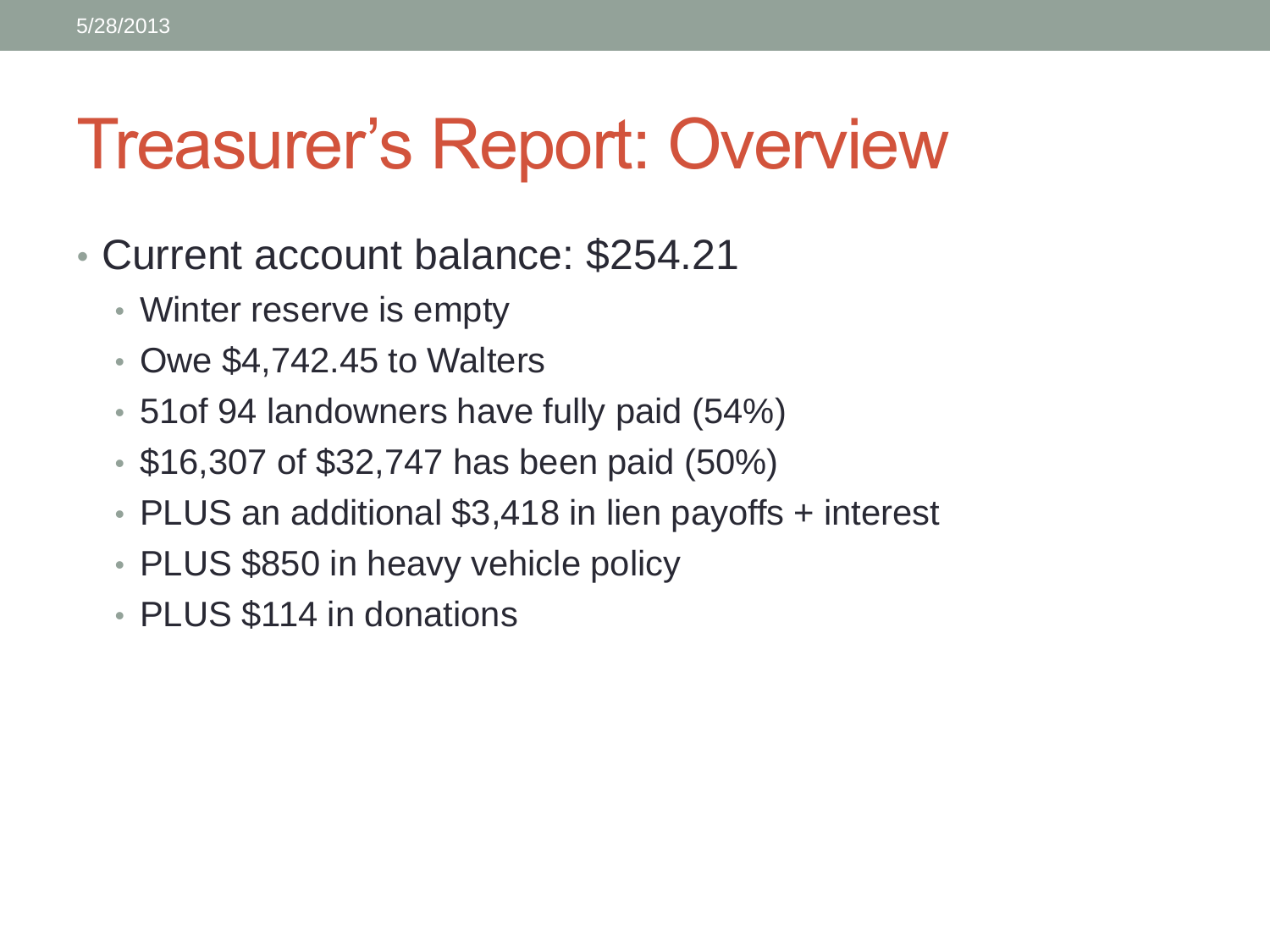### Treasurer's Report: Spending (Cash)

| $6/1/2012 - 5/11/2013$   |              |
|--------------------------|--------------|
| <b>EXPENSES</b>          | $-31,134.50$ |
| <b>Admin</b>             | $-544.37$    |
| <b>Insurance</b>         | -4,247.38    |
| <b>Board Members</b>     | $-1,300.00$  |
| <b>General Liability</b> | $-2,947.38$  |
| Misc.                    | $-575.00$    |
| <b>Roadwork</b>          | $-25,767.75$ |
| Section01                | $-1,021.58$  |
| Section <sub>02</sub>    | $-1,724.08$  |
| Section <sub>03</sub>    | $-347.13$    |
| Section <sub>04</sub>    | $-3,870.00$  |
| Section <sub>06</sub>    | $-682.79$    |
| Section <sub>07</sub>    | $-5,590.00$  |
| Section <sub>09</sub>    | $-8,600.00$  |
| Section11                | $-155.39$    |
| Section12                | $-3,776.78$  |
|                          |              |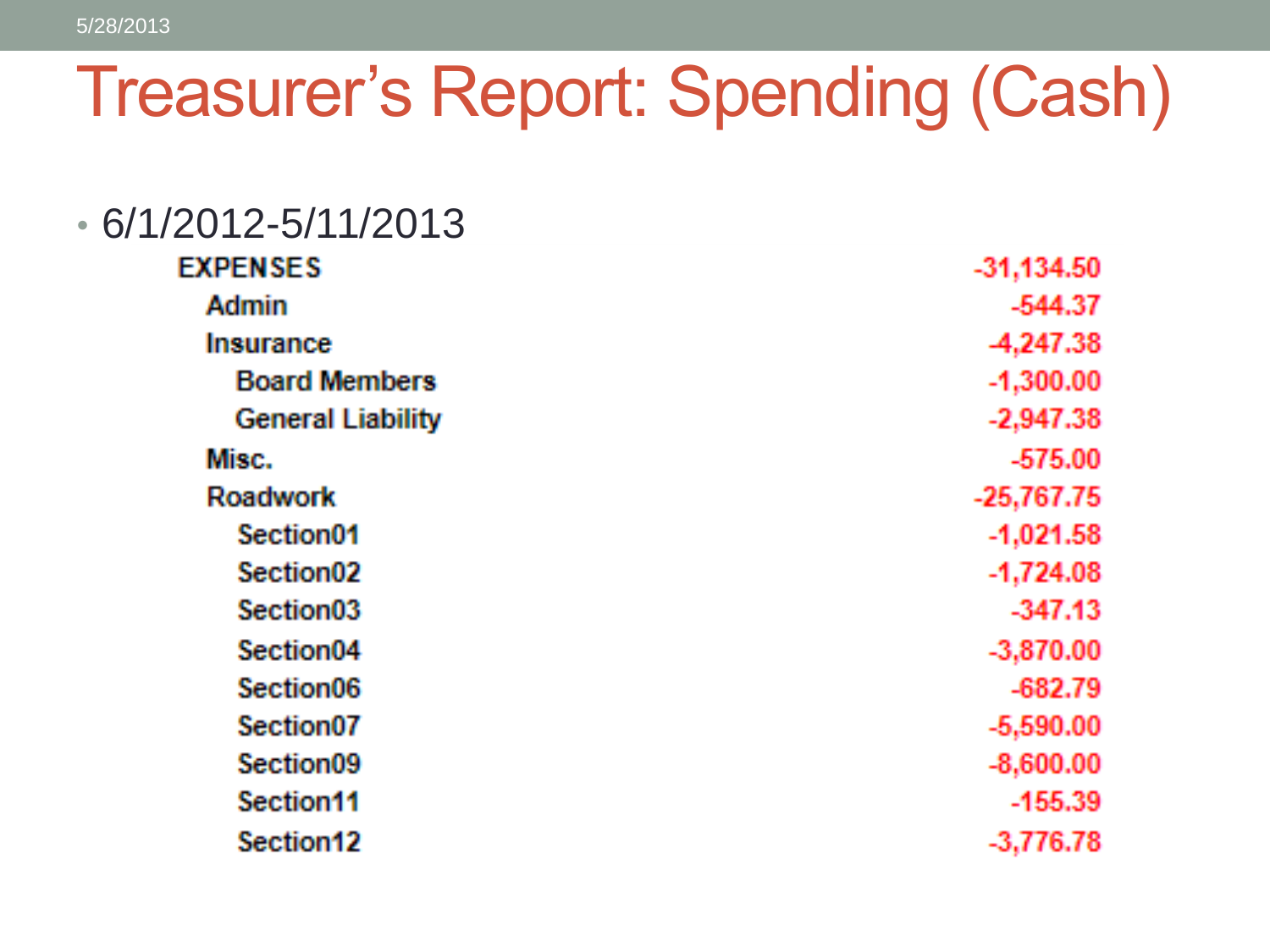#### Treasurer's Report: Income

#### • 6/1/2012-5/11/2013

| <b>INCOME</b>                        | 20,689.02 |
|--------------------------------------|-----------|
| <b>Donation</b>                      | 114.00    |
| Sect 09                              | 114.00    |
| <b>Fees Paid</b>                     | 19,156.00 |
| 845s                                 | 351.00    |
| DCLI                                 | 18,805.00 |
| Lien 05                              | 800.00    |
| Lien 08                              | 2,049.00  |
| Sect 01                              | 447.00    |
| Sect <sub>03</sub>                   | 200.00    |
| Sect <sub>04</sub>                   | 1,234.00  |
| Sect 05                              | 3,056.00  |
| Sect 07                              | 250.00    |
| Sect <sub>08</sub>                   | 2,367.00  |
| Sect 09                              | 3,539.00  |
| Sect 10                              | 1,073.00  |
| Sect 11                              | 941.00    |
| Sect 12                              | 338.00    |
| Sect 13                              | 2,511.00  |
| <b>Heavy Vehicle Policy payments</b> | 850.00    |
| Other Inc                            | 569.02    |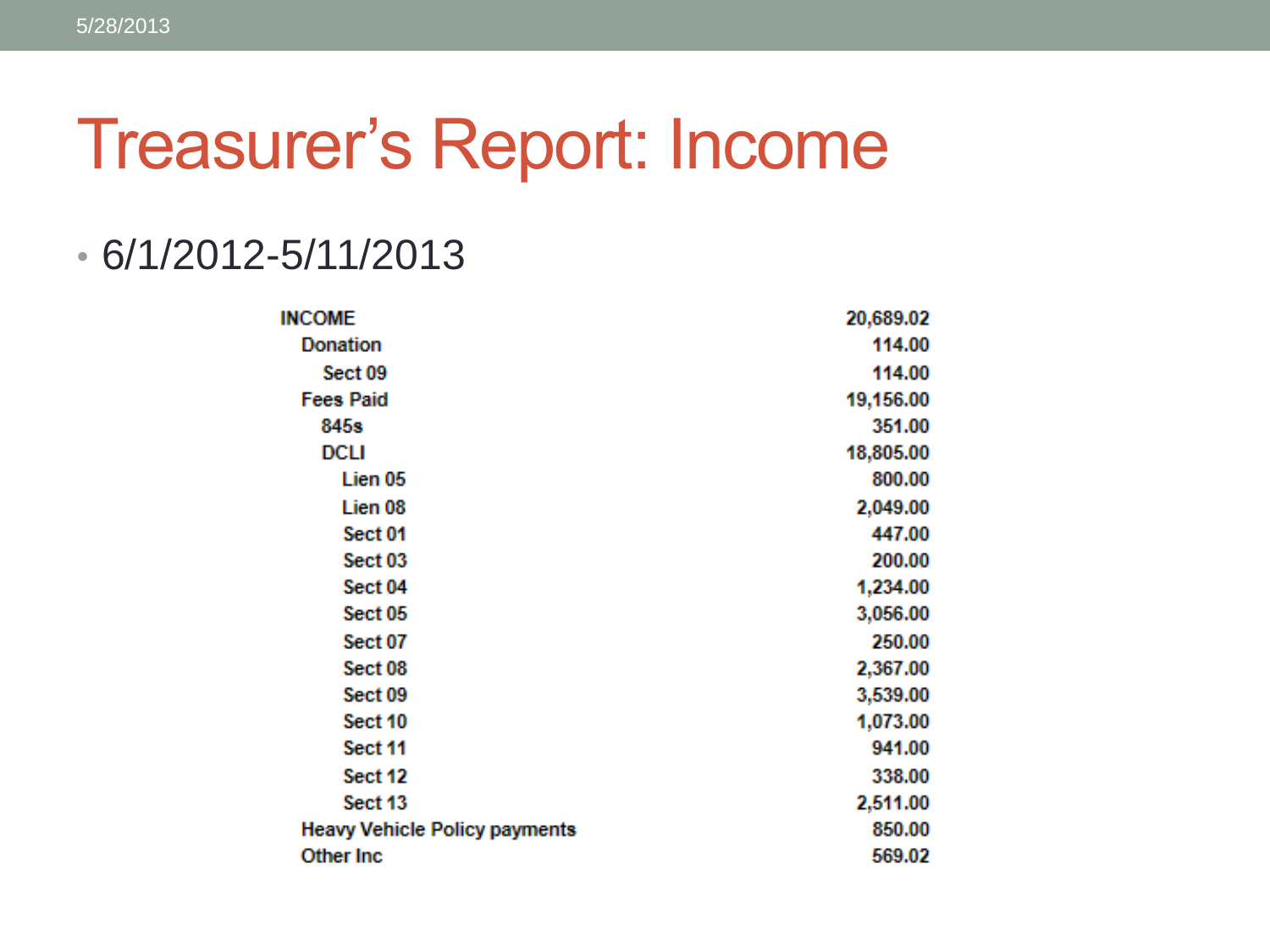## Treasurer's Report: Summary

| <b>Road Section Group</b> | Sum of Income |        | <b>Sum of Expense</b> |            |
|---------------------------|---------------|--------|-----------------------|------------|
|                           |               |        |                       |            |
| DCR mid (Sect 3,6)        | \$            | 200    | \$                    | (1,030)    |
|                           |               |        |                       |            |
| DCR start (Sect 1,2)      | \$            | 798    | \$                    | $(4,795)*$ |
| DCR upper (Sect 11,13)    | \$            | 3,452  | \$                    |            |
|                           |               |        |                       | (155)      |
| Hartman (Sect 4,5)        | \$            | 5,940  | \$                    | (3,870)    |
|                           |               |        |                       |            |
| Jack's (Sect 12)          | \$            | 338    | \$                    | (3, 777)   |
| Little Buck (Sect 10)     | \$            | 1,073  | \$                    |            |
|                           |               |        |                       |            |
| Ramble (Sect 7,8,9)       | \$            | 8,205  | \$                    | (14, 190)  |
|                           |               |        |                       |            |
| <b>Grand Total</b>        | \$            | 20,006 | \$                    | (27, 817)  |

Note: Section 2 expense includes offsetting of \$2049 in fees for residents' donations to a specific, pre-approved project. All other numbers should foot back to bank account report on cash spending.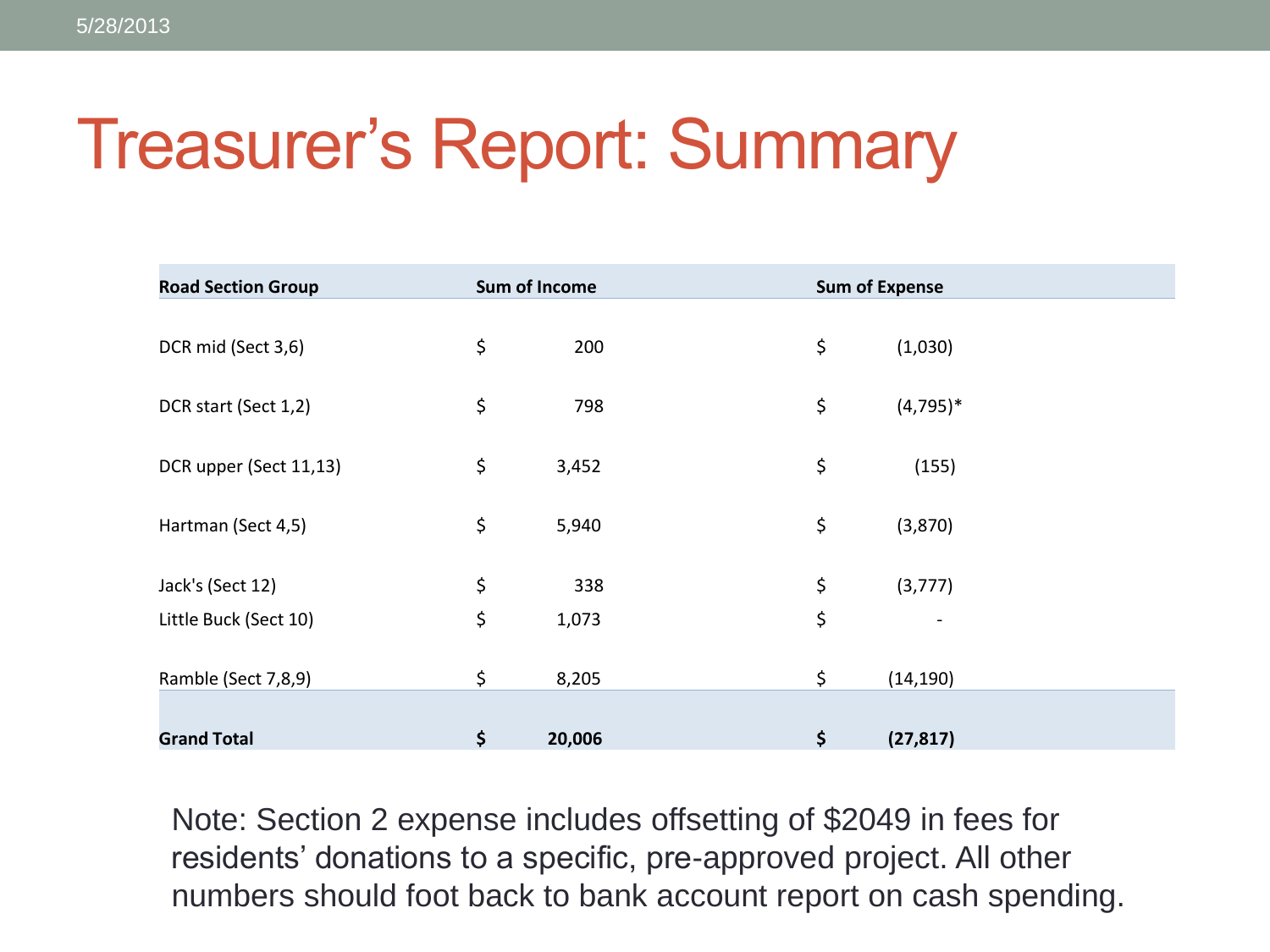#### Treasurer's Report: Check Register 1/3

#### **Register Report** 6/1/2012 through 5/11/2013 Date Num Memo Category Amount **Description BALANCE 5/31/2012** 10.699.69 6/4/2012 2241  $-100.00$ Scopazzi's Spring 2012 meeting Admin 6/5/2012 2240 Manuela Raquelle  $-73.00$ Stamps, copies, envelopes Admin 6/18/2012 2243 S Marvin Hinshaw **Tractor use** Roadwork:Section01  $-69.00$ **Tractor use** Roadwork:Section02  $-69.00$ **Tractor use** Roadwork:Section03  $-69.00$ **Tractor use** Roadwork:Section06  $-68.00$ 6/26/2012 Ach Payment Deluxe Check ACH Payment DELUXE C. Admin  $-38.45$ 6/26/2012 2242 S Jim Walters Invoice 5004, Rocking Roadwork:Section01  $-279.00$ Invoice 5004, Rocking Roadwork:Section02  $-279.00$  $-278.13$ Invoice 5004, Rocking Roadwork:Section03 Invoice 5004, Rocking Roadwork:Section06  $-278.00$ 7/20/2012 2244 Powers & Co Insurance: General Lia.  $-2,947.38$ 7/20/2012 2245 Powers & Co Insurance: Board Mem.  $-1,300.00$ 8/14/2012 2300 S Chapman Engineering Bridge cert, bridges 1 & 2 Roadwork:Section01  $-673.58$ Bridge cert, bridge 3 Roadwork:Section06  $-336.79$ Bridge cert, bridge 4 Roadwork:Section12  $-336.78$ s Fees Paid:DCLI:Lien 05 800.00 8/15/2012 Deposit Augustino escrow Dennis Smith 6/2012 Fees Paid: DCLI: Sect 05 100.00 Dennis Smith 7/2012 Fees Paid: DCLI: Sect 05 100.00 9/6/2012 Deposit O'Neal Fees Paid:DCLI:Sect 08 362.00 9/6/2012 SmithV Fees Paid: DCLI: Sect 10 278.00 Deposit  $\overline{\mathbf{s}}$ 9/6/2012 Deposit **Max Marshall** Fees Paid:DCLI:Sect 09 714.00 **Ginny Stone Kelly** Fees Paid: DCLI: Sect 13 592.00 9/6/2012 s Fees Paid:845s 48.00 Deposit **DiGiorgio** Groysman Fees Paid:DCLI:Sect 09 386.00 MoustiratsC Fees Paid:DCLI:Sect 13 338.00 386.00 Pierce Fees Paid: DCLI: Sect 09 9/17/2012 **Deposit** Raquelle/Bird Fees Paid: DCLI: Sect 05 124.00 9/17/2012 s SmithD Fees Paid: DCLI: Sect 05 100.00 Deposit **Hastings** Fees Paid:DCLI:Sect 01 52.00 Argyle Fees Paid:DCLI:Sect 08 567.00 Hall Fees Paid: DCLI: Sect 04 255.00 Mundy/Navarrete Fees Paid: DCLI: Sect 09 386.00 Mundy/Navarrete Donation:Sect 09 114.00 9/25/2012 s Deposit Isaksen Fees Paid:DCLI:Sect 10 183.00 Beetz Fees Paid: DCLI: Sect 10 233.00 Fees Paid: DCLI: Sect 10 101.00 Donner

Chalk

Hoye

ONeill

Walters

**Deposit** 

Deposit

10/1/2012

10/12/2012

Fees Paid: DCLI: Sect 13

Fees Paid: DCLI: Sect 10

Fees Paid: DCLI: Sect 08

Fees Paid: 845s

326.00

278.00

123.00

374.00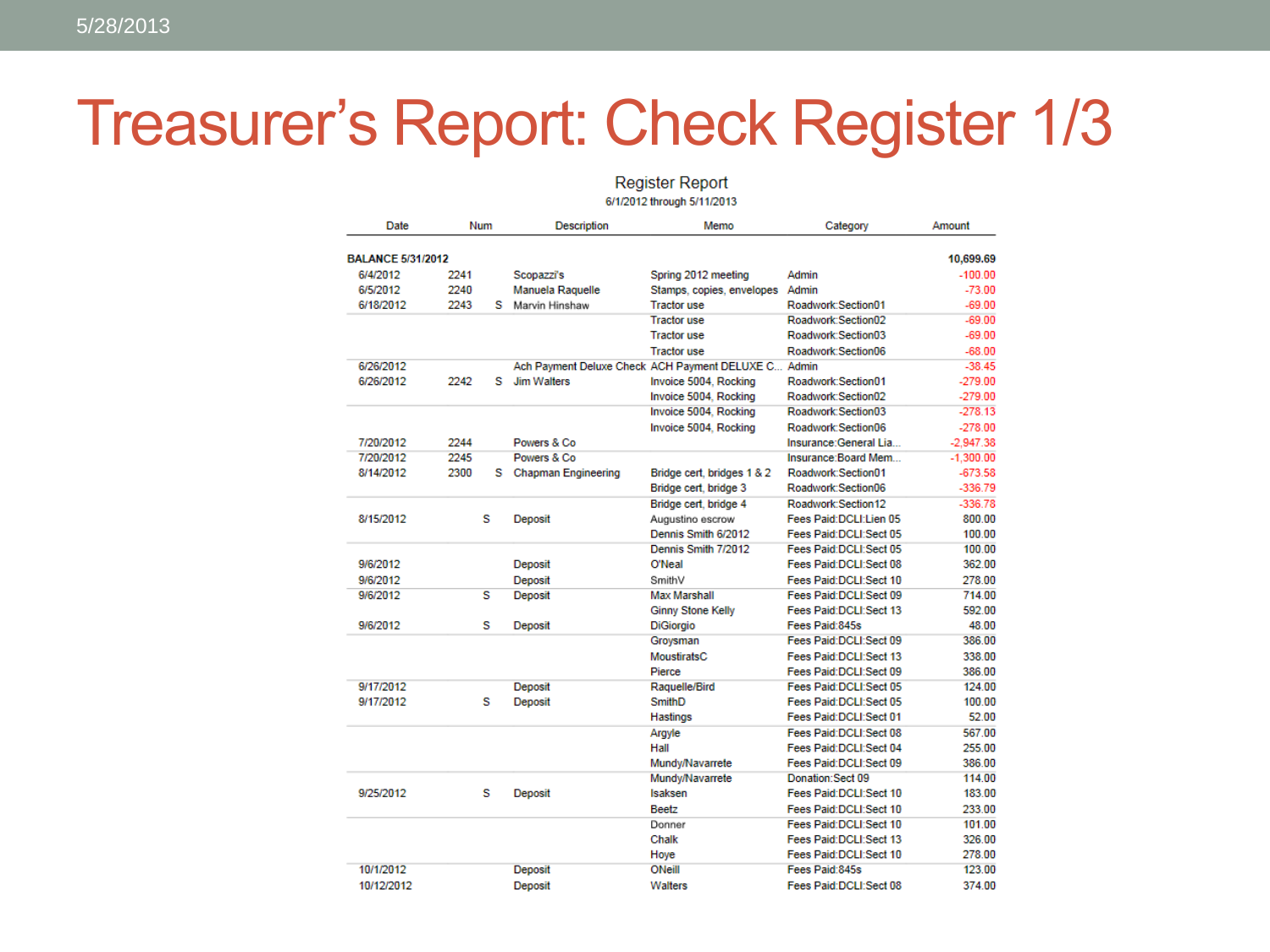#### Treasurer's Report: Check Register 2/3

| Date       | Num    | <b>Description</b> | Memo                                         | Category                 | Amount      |
|------------|--------|--------------------|----------------------------------------------|--------------------------|-------------|
| 10/18/2012 | s      | Deposit            | Adrian, Bill                                 | Fees Paid: DCLI: Sect 13 | 543.00      |
|            |        |                    | Simonson                                     | Fees Paid: DCLI: Sect 05 | 266.00      |
|            |        |                    | <b>Loffis</b>                                | Fees Paid: DCLI: Sect 08 | 690.00      |
|            |        |                    | Craytor                                      | Fees Paid: DCLI: Sect 03 | 200.00      |
|            |        |                    | Stewart Title for Lefever                    | Fees Paid: DCLI: Lien 08 | 2.049.00    |
|            |        |                    | Tucker                                       | Fees Paid:DCLI:Sect 09   | 386.00      |
|            |        |                    | Evans                                        | Fees Paid: DCLI: Sect 01 | 290.00      |
|            |        |                    | Stewart Title for Lefever--i Other Inc.      |                          | 268.12      |
| 10/25/2012 | s      | <b>Deposit</b>     | Gutierrez                                    | Fees Paid:DCLI:Sect 05   | 290.00      |
|            |        |                    | Spadaccini                                   | Fees Paid: DCLI: Sect 05 | 278.00      |
| 10/25/2012 | s      | Deposit            | <b>SmithD</b>                                | Fees Paid: DCLI: Sect 05 | 100.00      |
|            |        |                    | Sundram                                      | Fees Paid:DCLI:Sect 05   | 290.00      |
|            |        |                    | Field                                        | Fees Paid: DCLI: Sect 04 | 267.00      |
|            |        |                    | Koval                                        | Fees Paid: DCLI: Sect 11 | 231.00      |
|            |        |                    | Quinlan                                      | Fees Paid:845s           | 123.00      |
| 11/5/2012  | s      | Deposit            | <b>McGuire</b>                               | Fees Paid:DCLI:Sect 11   | 443.00      |
|            |        |                    | <b>Nichols</b>                               | Fees Paid: DCLI: Sect 12 | 338.00      |
|            |        |                    | JohnsonL                                     | Fees Paid:DCLI:Sect 09   | 567.00      |
| 11/19/2012 |        | <b>Deposit</b>     | <b>SmithD</b>                                | Fees Paid: DCLI: Sect 05 | 100.00      |
| 11/25/2012 | 995001 | <b>Tom Bird</b>    | Asphalt                                      | Roadwork:Section11       | $-155.39$   |
| 11/25/2012 | 995002 | Manuela Raquelle   | Stamps, copies, envelopes                    | Admin                    | $-94.92$    |
| 11/26/2012 | s      | Deposit            | Vachher                                      | Fees Paid:DCLI:Sect 09   | 714.00      |
|            |        |                    | <b>Fitch</b>                                 | Fees Paid:DCLI:Sect 05   | 518.00      |
|            |        |                    | Cate                                         | Fees Paid:DCLI:Sect 13   | 338.00      |
|            |        |                    | Prouty                                       | Fees Paid: DCLI: Sect 04 | 414.00      |
| 11/29/2012 |        | <b>Deposit</b>     | Jarvis                                       | Fees Paid:DCLI:Sect 08   | 374.00      |
| 12/21/2012 | s      | Deposit            | <b>SmithD</b>                                | Fees Paid: DCLI: Sect 05 | 100.00      |
|            |        |                    | <b>JohnsonG</b>                              | Fees Paid: DCLI: Sect 13 | 187.00      |
|            |        |                    | Tomasso                                      | Fees Paid: DCLI: Sect 01 | 105.00      |
| 12/21/2012 | 995003 | Manuela Raquelle   | Reimburse for Scopazzi's,  Admin             |                          | $-100.00$   |
| 1/4/2013   |        | Deposit            | ThompsonJ NO IMAGE                           | Fees Paid:845s           | 57.00       |
| 1/24/2013  | s      | <b>Deposit</b>     | <b>Smith, Dennis</b>                         | Fees Paid:DCLI:Sect 05   | 100.00      |
|            |        |                    | Johnson, Geoff                               | Fees Paid: DCLI: Sect 13 | 187.00      |
| 2/8/2013   |        | Deposit            | <b>SmithD</b>                                | Fees Paid: DCLI: Sect 05 | 100.00      |
| 3/6/2013   | s      | Deposit            | Smith, Dennis                                | Fees Paid: DCLI: Sect 05 | 100.00      |
|            |        |                    | Schwarzman                                   | Fees Paid:DCLI:Sect 04   | 298.00      |
| 3/7/2013   | 995004 | <b>Jim Walters</b> | Invoice 5146 dated 1/26/2 Roadwork:Section02 |                          | $-640.41$   |
| 3/18/2013  | 995005 | S Jim Walters      | 40%                                          | Roadwork:Section09       | $-8.000.00$ |
|            |        |                    | 26%                                          | Roadwork:Section07       | $-5.200.00$ |
|            |        |                    | 16%                                          | Roadwork:Section12       | $-3.200.00$ |
|            |        |                    | 18%                                          | Roadwork:Section04       | $-3.600.00$ |
| 3/21/2013  | s      | Deposit            | Jamison                                      | Fees Paid: DCLI: Sect 11 | 267.00      |
|            |        |                    | Jamison escrow fees                          | Other Inc.               | 300.90      |